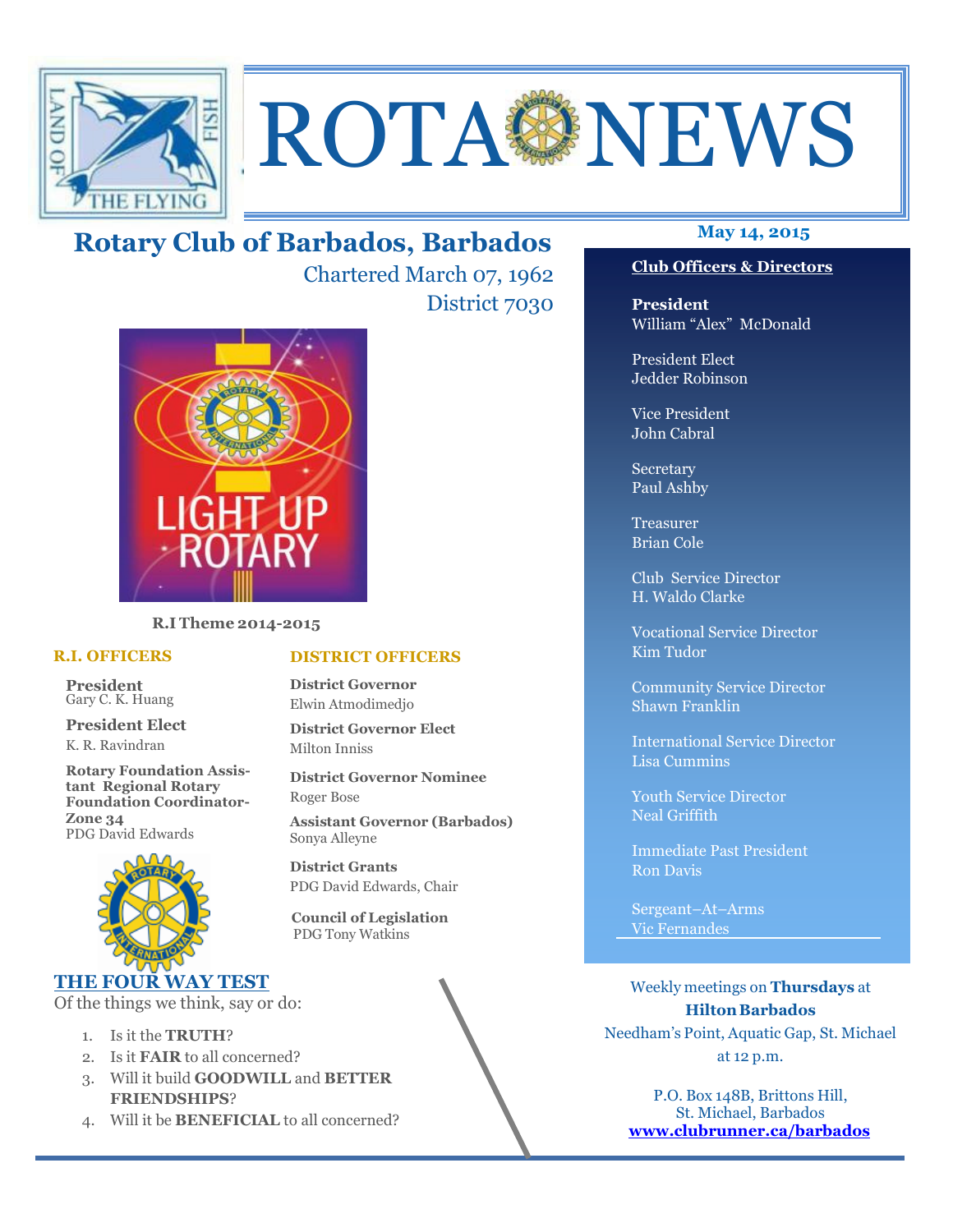#### **THE ROTARY CLUB OF BARBADOS WELCOMES ALL VISITING ROTARIANS AND GUESTS**

#### **Today is a Fellowship Meeting. Our Greeters are Past Secretary Joe & Vocational Services Director Kim Tudor**

Past Secretary Joe Johnson joined the Club on October 25<sup>th</sup>, 2001, after being

introduced to the Club by Past President Lionel Moe.. His classification is Transportation – Airport Operations. Joe served initially on the Fund Raising Committee and undertook secretarial duties on that Committee for some time. During the 2005-06 Rotary year he served as Club Secretary and subsequently served as Director – International Service. He has served on the Challenged/Senior Citizens Committee and was Committee Chairperson for a period. He also served as a Committee member of the Rotary Trust Fund for Community Projects. He has served and currently serves on the



Donation/Investigation Committee, and when time allows from the busy airport schedule willingly assists and volunteers in any Rotary activity. In July 2014 he was one of the recipients of the Paul Harris Fellow Award.



**Director Kim Tudor** joined the Club on December 24, 2010. She was proposed by Past President Brenda Pope. Her Classification is Education - Executive Training. Kim has served as Rota News Editor (2011-12), Public Relations Chair (2012-13) and for the 50th Anniversary Celebrations of the Club she was responsible for coordinating the exhibition at the Barbados Museum. Currently she serves as Director of Vocational services.

#### ————————————————————————————————-- **HIGHLIGHTS OF THE BUSINESS MEETING HELD ON MAY**

#### **07, 2015 - Recorded by** *D.R. Douglin*

The Club welcomed back President Alex who requested a moment of silence in memory of Michael, the brother of **Vice President Iohn Cabral** 

**The Club was presented with updates on the following activities:** 

#### **Youth Service Director Neal on the Interact Rota and the Rotaract District Conference, May 21-24**

There is a roster for Interact meetings. Members are reminded to attend the meetings for which they are rostered. If they are unable to attend notification should be given within 48 hours.

Members are reminded of the Rotaract District Conference and the opportunities for fellowship.

#### **Chairman Tracey on Autism Seminar - May 18**

Advertising is on-going and a Press Conference was held on May 07. The event will be held at the Cave Hill School of Business. 

#### **Outstanding:-**

- 1. Tokens for the speakers. Suggestion of craft items made by children from the School House project.
- 2. Transportation for a ten  $(10)$  year old boy.
- 3. Chaperone for Senator Kerry-Ann Ifill
- 4. Persons to manage registration.

### *Note the Coverage in the Weekend Nation of Friday May 08*

#### **PDG** David on EREY

He invited persons to donate. The goal is a donation of US\$100 per Rotarian. 

PHF +1 Sapphire was awarded to PP Andrew Bynoe.

## **From the President**

your medarthy and danon<br>resignations to the club. Joel McCarthy and Canon Curtis Goodridge have tendered their

## **HIGHLIGHTING OUR DISTRICT OFFICERS FOR 2015-16**

## **District Secretary, Katrina Sam-Prescod**

Prior to joining the Rotary Club of Barbados South PP Katrina

had been a member of the Interact Club of The St. Michael School (sponsored by the RCoB - Barbados) and a member of the Rotaract Club of Barbados South.

Following is a list of her Rotary involvement :

June 2003 – Inducted into the Rotary Club of Barbados South

2004-05 – Club Secretary, Member of the District Conference Planning Committee

2005 – 06 - Club Secretary

2006 – 07 – Director of Vocational Service

2009 – 10 - Member of the District Rotary Youth Leadership Awards Planning Committee

2010 – 11 – President, Member of the District Conference Planning Committee, Member of the District Group Study Exchange Selection & Planning Committee

2011 -12 - Member of the District Public Relations Committee 2012- 13 - Assistant Governor and Member of the District Rotaract Committee

2014 – 15 – District Public Relations Chairperson

## **District Treasurer, Lionel A. Moe**

PP Lionel joined the RCoB on April 12, 1984. His Classification is Business Services—Accounting. He was introduced by the late Hon Rotarian Sir Harcourt Lewis.

He assumed the post of Treasurer on 1st July, 1989 and demitted office in 2000. He was recognized for this effort in our 50th Anniversary celebrations of March 2012.

Before taking up the post of Treasurer he served as a member of the Fund Raising Committee.

He was elected President for 2002-03 and as his project he continued the work at the St Patrick RC School. This included the training of Montessori Teachers at the school. He also donated \$50,000.oo to the Challenor Adult Training Centre, a longstanding project of the Club. He has served as District Treasurer for 2000, 2004, 2011 and has been

selected to serve again for 2015-16 He served as Vice P resident for 2006-07.

To date he has mentored PP Michael, PS Joe, PD Commander Willie and Rtn. Joel Brathwaite.

He continues to serve as project treasurer for events such as Carols by Candlelight and more recently was the Chair of Rotary Information, Classification & Membership Development.

Past President Lionel was awarded a PHF in 1997

#### **MEETING DETAILS - Thursday May 07, 2015 SAA - PP Roger Smith**

- Attendance 56%
- **Raffle \$120.00**
- **Winner Past Rota News Chair Diana Douglin**
- **Fines \$164.00**



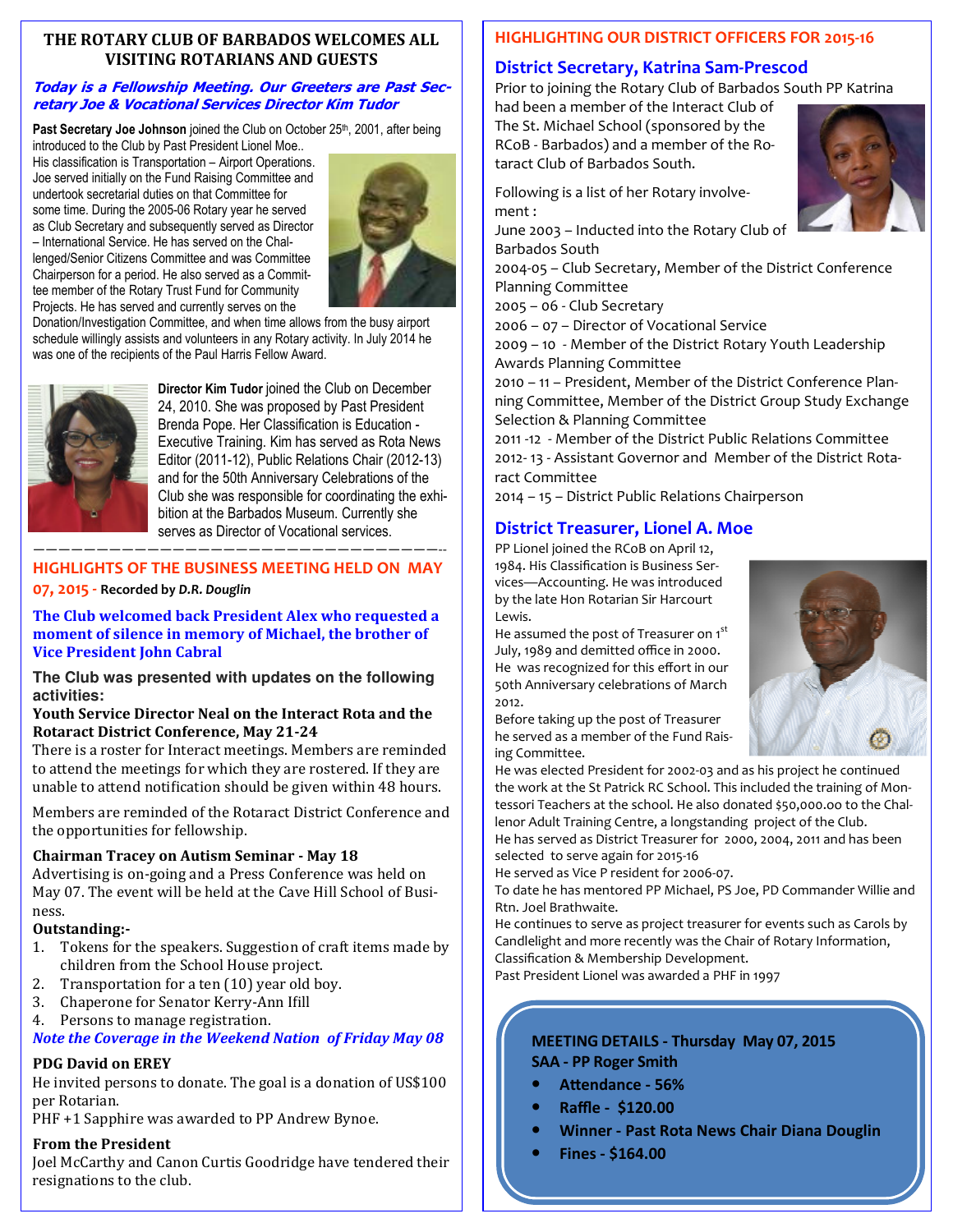#### **UP COMING EVENTS**

#### **Happenings @ Heartbeat...**

May is shaping up to be quite a month. Our annual **Rockin' on the Green Golf Tournament** presented by **Lancet Indemnity** will take place on Monday, May 18th at Carrollwood Country Club in Tampa. Player registration is open. Sponsorship opportunities are available. To register, and for more information, click here.

HBI has been selected as the benefiting charity for the **Sunset Music Festival** (SMF). SMF will take place on May 23rd and 24th at Raymond James Stadium in Tampa. We're truly thankful to be named SMF's charity of choice. Click here for tickets.

**———————————————————————————** 

#### *2016 District Conference, April 20-23 What do you need to do?*

- •*Volunteer to be on a committee*
- •*Register for the Conference*
- Take the week off work

This is our opportunity to be a Gift to the Dis*trict..............* See the Video on our website

#### *——————————————————————————————————————————*  **EVERY ROTARIAN EVERY YEAR**



There are three things I want you to consider. Remember all amounts are US\$. And Credit card driven.

1. Giving US\$100-\$120 per year minimum

You can give the \$100 or any higher amount you can afford in one payment

Or you can set up a recurring (minimum) monthly payment of at least \$10.

When your giving reaches \$1,000, you become a Paul Harris FELLOW

2 . Give US\$1,000 annually and become a member of the PAUL HARRIS SOCIETY (or a one time \$10,000 and become a major Donor). Again, this can be done as one payment or as \$85 monthly You can also either give by way of cash or estate planning, providing long term commitments to the permanent fund of the Rotary Foundation. A gift of \$1000 or more will designate you as a benefactor and \$ 10,000 or more makes you a member of the Bequest Society

3. And remember too that we benefit from some of the money coming back to us for grants. The Rotary Club of Portsmouth , Dominica, just almost two years old has just been awarded a Global Grant to construct an Emergency Room at Portsmouth Hospital.

PDG David pinning PP Andrew with his +1 Sapphire

 *with great pleasure."* - Clarence Darrow *"I have never killed a man, but I have read many obituaries* 

 $\frac{1}{\sqrt{2}}$  ,  $\frac{1}{\sqrt{2}}$  ,  $\frac{1}{\sqrt{2}}$  ,  $\frac{1}{\sqrt{2}}$  ,  $\frac{1}{\sqrt{2}}$  ,  $\frac{1}{\sqrt{2}}$  ,  $\frac{1}{\sqrt{2}}$  ,  $\frac{1}{\sqrt{2}}$  ,  $\frac{1}{\sqrt{2}}$  ,  $\frac{1}{\sqrt{2}}$  ,  $\frac{1}{\sqrt{2}}$  ,  $\frac{1}{\sqrt{2}}$  ,  $\frac{1}{\sqrt{2}}$  ,  $\frac{1}{\sqrt{2}}$  ,  $\frac{1}{\sqrt{2}}$ 

#### **UP COMING EVENTS - MAY 18**

#### **Senator Kerry –Ann Ifill to deliver opening address at Rotary Autism seminar!**

Senator Kerry-Ann Ifill, President of the Council of the Disabled has graciously agreed to make the opening address at the **Impacting Autism through Early Intervention** – seminar and workshop being held at the **Cave Hill School of Business** on **Monday May 18th, 2015.**

#### **—————————————————————- May 21-24 -29th District 7030 Rotaract Conference**



#### **ONE WEEK TO GO before the opening of the 2015 District 7030 Rotaract Conference. Fellowship Agenda**

**Thursday May 21st** - Opening Ceremony and Cultural night - Barbados Museum - 6:30pm Price \$85 inclusive of refreshments. Order your ticket from Director Neal by May 15th.

**Friday May 22nd** – Oistins evening lime at 7:30pm

**Saturday May 23rd** - Evening party on board Jolly Roger - Price \$60. Order your tickets by May 15th.

**Sunday May 24th** – Row for Charity (Bay Street Esplanade) at 9:00am.

It will be a great Sunday morning to once again mingle with other Rotarians and Rotaractors.

Hospitality suites open each evening at Divi Southwinds Hotel





#### **COME OUT AND SUPPORT OUR ROTARACTORS.**

Please call on 826-8682 or email me at griffith.neal@gmail.com to confirm your support and let us do our part to encourage our young Rotarians.

#### ——————————————————————————— INTERACT ROSTER—TERM 3

|                          | <b>TERM</b> |                       |                     |
|--------------------------|-------------|-----------------------|---------------------|
| <b>Name</b>              | з           | Day/Date              | Time                |
|                          | 2015        |                       |                     |
| Dir Neal Griffith        | <b>SMS</b>  | $FRI -$<br>05/15/2015 | $2.20 - 3.00$<br>рm |
| <b>PC Marie Theodore</b> | <b>CHS</b>  | $WED -$<br>05/20/2015 | $2.05 - 3.00$ pm    |
| <b>PP</b> Erskine        | <b>SMS</b>  | FRI-<br>05/22/2015    | $2.20 - 3.00$<br>pm |
| <b>PE Jedder</b>         | <b>CHS</b>  | $WED -$<br>06/10/2015 | $2.05 - 3.00$<br>pm |
| <b>PD Comm Willie</b>    | <b>CHS</b>  | $WED -$<br>06/17/2015 | 2.05-3.00<br>p.m.   |
| Visit to Erdiston        | <b>SMS</b>  | Mon June<br>29        |                     |